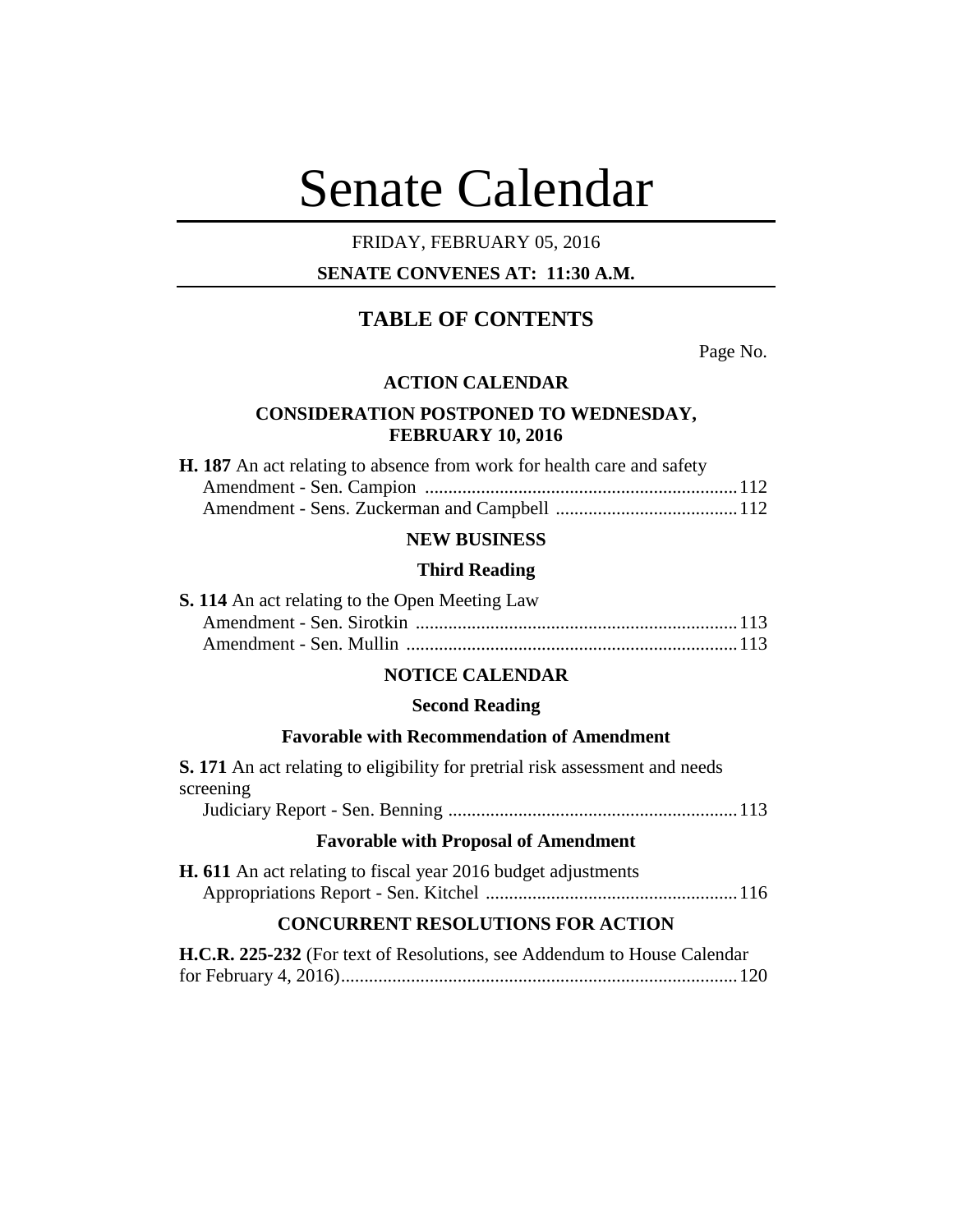#### **ORDERS OF THE DAY**

#### **ACTION CALENDAR**

## **CONSIDERATION POSTPONED TO WEDNESDAY, FEBRUARY 10, 2016**

### **H. 187**

An act relating to absence from work for health care and safety.

**PENDING QUESTION:** On reconsideration, shall the Senate proposal of amendment be amended as moved by Senator Campion?

Senator Campion has moved that the Senate proposal of amendment be amended in Sec. 4, 21 V.S.A. § 481, by striking out subdivision (1) and inserting in lieu thereof a new subdivision (1) to read:

(1) "Employer" means any individual, organization, or governmental body, partnership, association, corporation, legal representative, trustee, receiver, trustee in bankruptcy, and any common carrier by rail, motor, water, air, or express company doing business in or operating within this State that employs more than five individuals for an average of no less than 30 hours per week during a year.

## **Proposal of amendment to H. 187 to be offered by Senators Zuckerman and Campbell before Third Reading**

Senators Zuckerman and Campbell move that the Senate proposal of amendment be amended in Sec. 2, Purpose, by striking out subsection (b) in its entirety and inserting a new subsection (b) to read:

(b) It is the intent of the General Assembly that:

(1) all employers doing business in or operating in the State of Vermont shall be required to provide earned sick time to their employees as provided by this act; and

(2) all employers that currently offer any type of paid time off from work that may, at a minimum, be used by the employer's employees in the amounts and for the purposes required pursuant to this act shall not be required to change their paid time off policy or offer additional paid leave.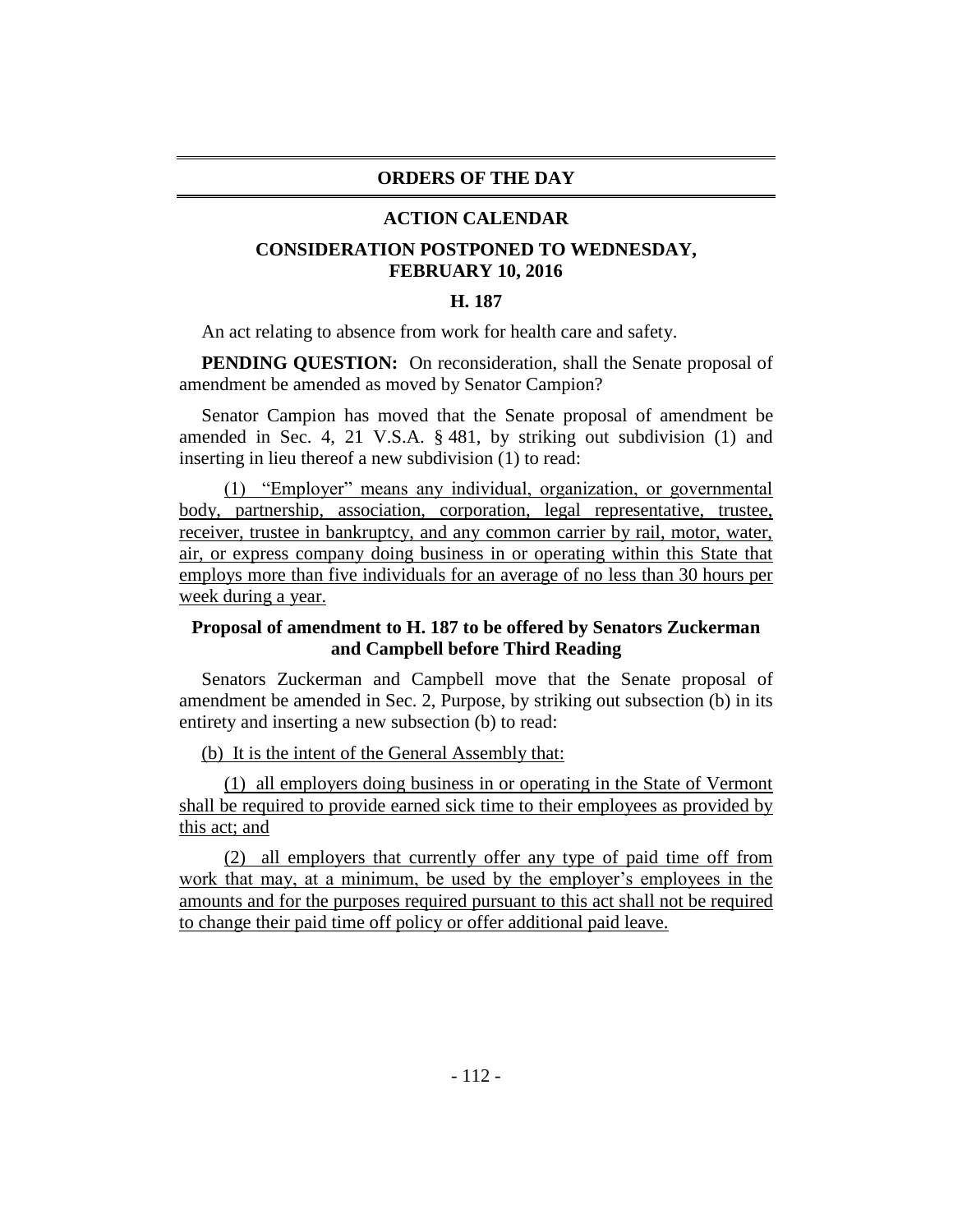#### **NEW BUSINESS**

#### **Third Reading**

## **S. 114.**

An act relating to the Open Meeting Law.

## **Amendment to S. 114 to be offered by Senator Sirotkin before Third Reading**

Senator Sirotkin moves to amend the bill in Sec. 2, 1 V.S.A. § 314(b)(4)(A), by striking out the following: "if applicable,"

## **Amendment to S. 114 to be offered by Senator Mullin before Third Reading**

Senator Mullin moves to amend the bill in Sec. 1, 1 V.S.A. § 312(a)(2)(B), by inserting a second sentence to read: However, a member attending by electronic or other means shall not vote to take an action unless the member has heard or participated in all discussion at the meeting of the proposed action.

### **NOTICE CALENDAR**

#### **Second Reading**

#### **Favorable with Recommendation of Amendment**

#### **S. 171.**

An act relating to eligibility for pretrial risk assessment and needs screening.

## **Reported favorably with recommendation of amendment by Senator Benning for the Committee on Judiciary.**

The Committee recommends that the bill be amended by striking out all after the enacting clause and inserting in lieu thereof the following:

Sec. 1. 13 V.S.A. § 7554c is amended to read:

#### § 7554c. PRETRIAL RISK ASSESSMENTS; NEEDS SCREENINGS

(a)(1) The objective of a pretrial risk assessment is to provide information to the Court for the purpose of determining whether a person presents a risk of nonappearance or a threat to public safety so the Court can make an appropriate order concerning bail and conditions of pretrial release.

(2) The objective of a pretrial needs screening is to obtain a preliminary indication of whether a person has a substantial substance abuse or mental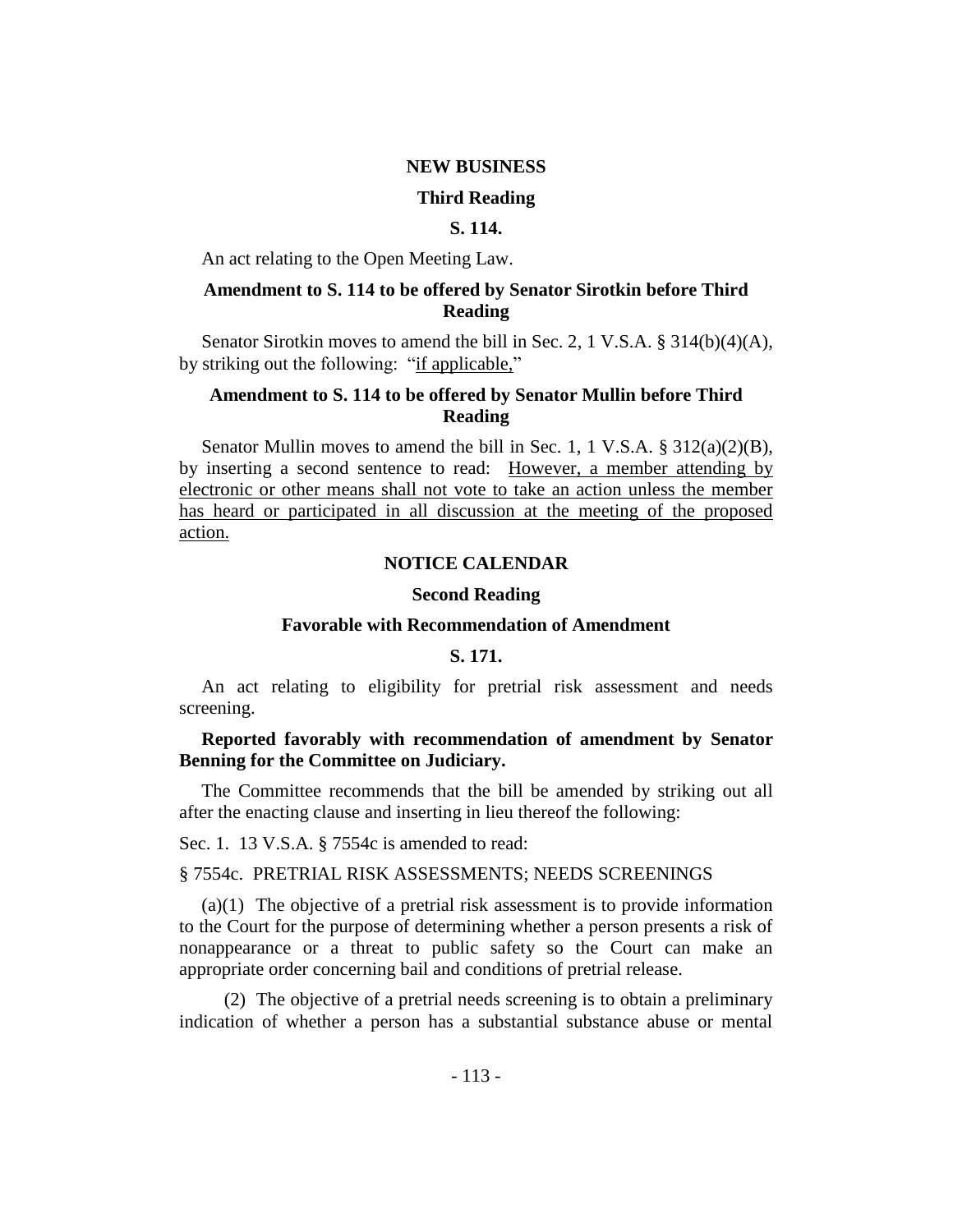health issue that would warrant a subsequent court order for a more detailed clinical assessment.

(3) Participation in a risk assessment or needs screening pursuant to this section does not create any entitlement for the assessed or screened person.

(b)(1) A person whose offense or status falls into any of the following categories shall be offered a risk assessment and, if deemed appropriate by the pretrial monitor, a needs screening prior to arraignment:

(A) misdemeanors and felonies, excluding listed crimes and drug trafficking, cited into court; and

(B) persons cited or arrested for an offense that is not a listed crime who are identified by law enforcement, the prosecution, the defense, probation and parole personnel, the Court, a treatment provider, or a family member or friend as having a substantial substance abuse or mental health issue;

(C) misdemeanor and felony drug offenses, excluding trafficking, cited into court; and

(D) persons who are arrested and lodged and unable to post bail within 24 hours of lodging, excluding persons who are charged with an offense for which registration as a sex offender is required upon conviction pursuant to subchapter 3 of chapter 167 of this title or an offense punishable by up to life imprisonment.

(2) As used in this section, "listed crime" shall have the same meaning as provided in section 5301 of this title and "drug trafficking" means offenses listed as such in Title 18.

(3) Unless ordered as a condition of release under section 7554 of this title, participation in an risk assessment or needs screening shall be voluntary.

(4) In the event an assessment or screening cannot be obtained prior to arraignment, the Court shall direct the risk assessment and needs screening to shall be conducted as soon as practicable.

(5) A person who qualifies pursuant to subdivisions  $(1)(A)-D$  of this subsection and who has an additional pending charge or a violation of probation shall not be excluded from being offered a risk assessment or needs screening unless the other charge is a listed crime.

(6)(A) The Administrative Judge and Court Administrator, in consultation with the Secretary of Human Services and the Commissioner of Corrections, shall develop a statewide plan for the phased, consistent rollout of the categories identified in subdivisions (1)(A) through (D) of this subsection, in the order in which they appear in this subsection. The Administrative Judge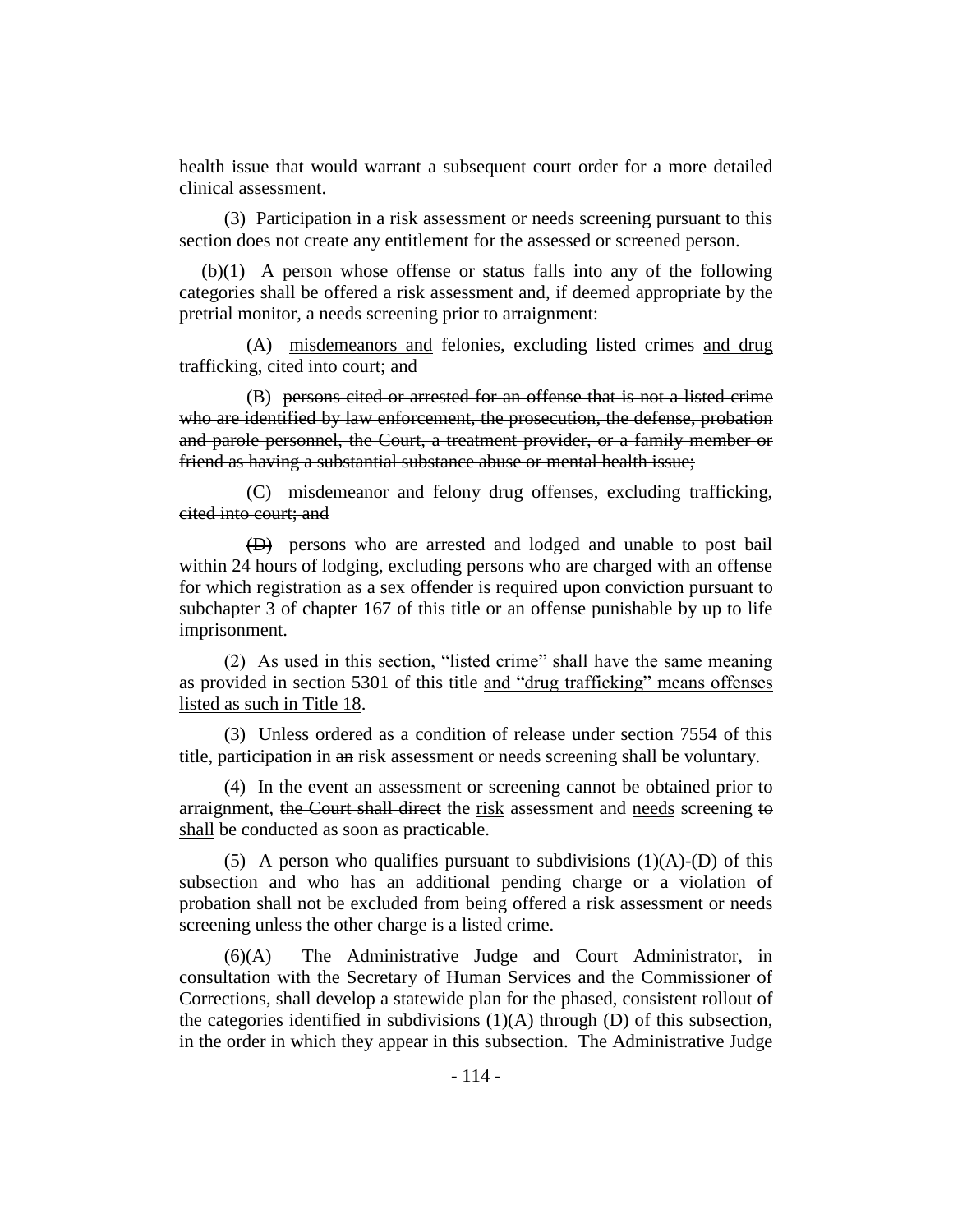and Court Administrator shall present the plan to the Joint Legislative Corrections Oversight Committee on or before October 15, 2014.

(B) All persons whose offense or status falls into one of the categories shall be eligible for a risk assessment or needs screening on or before after October 15, 2015. Prior to that date, a person shall not be guaranteed the offer of a risk assessment or needs screening solely because the person's offense or status falls into one of the categories. Criminal justice professionals charged with implementation shall adhere to the plan.

(c) The results of the risk assessment and needs screening shall be provided to the prosecutor who, upon filing a criminal charge against the person, shall provide the results to the person and his or her attorney, the prosecutor, and the Court.

(d) $(1)$  In At arraignment, in consideration of the risk assessment and needs screening, the Court may order the person to comply with any of the following conditions:

(A) meet with a pretrial monitor on a schedule set by the Court; and

(B) participate in a clinical assessment by a substance abuse or mental health treatment provider; and follow the recommendations of the provider.

(C) comply with any level of treatment or recovery support recommended by the provider follow the recommendation of the pretrial monitor if the person has voluntarily agreed to participate in a risk assessment or needs screening.

 $(D), (E)$  [Repealed.]

(2) The Court may order the person to follow the recommendation of the pretrial monitor if the person has voluntarily agreed to participate in a risk assessment or needs screening post-arraignment.

(3) If possible, the Court shall set the date and time for the assessment at arraignment. In the alternative, the pretrial monitor shall coordinate the date, time, and location of the clinical assessment and advise the Court, the person and his or her attorney, and the prosecutor.

 $(3)(4)$  The conditions authorized in subdivision (1) of this subsection shall be in addition to any other conditions of release permitted by law and shall not limit the Court in any way.

(e)(1) Information obtained from the person during the risk assessment or needs screening shall be exempt from public inspection and copying under the Public Records Act and, except as provided in subdivision (2) of this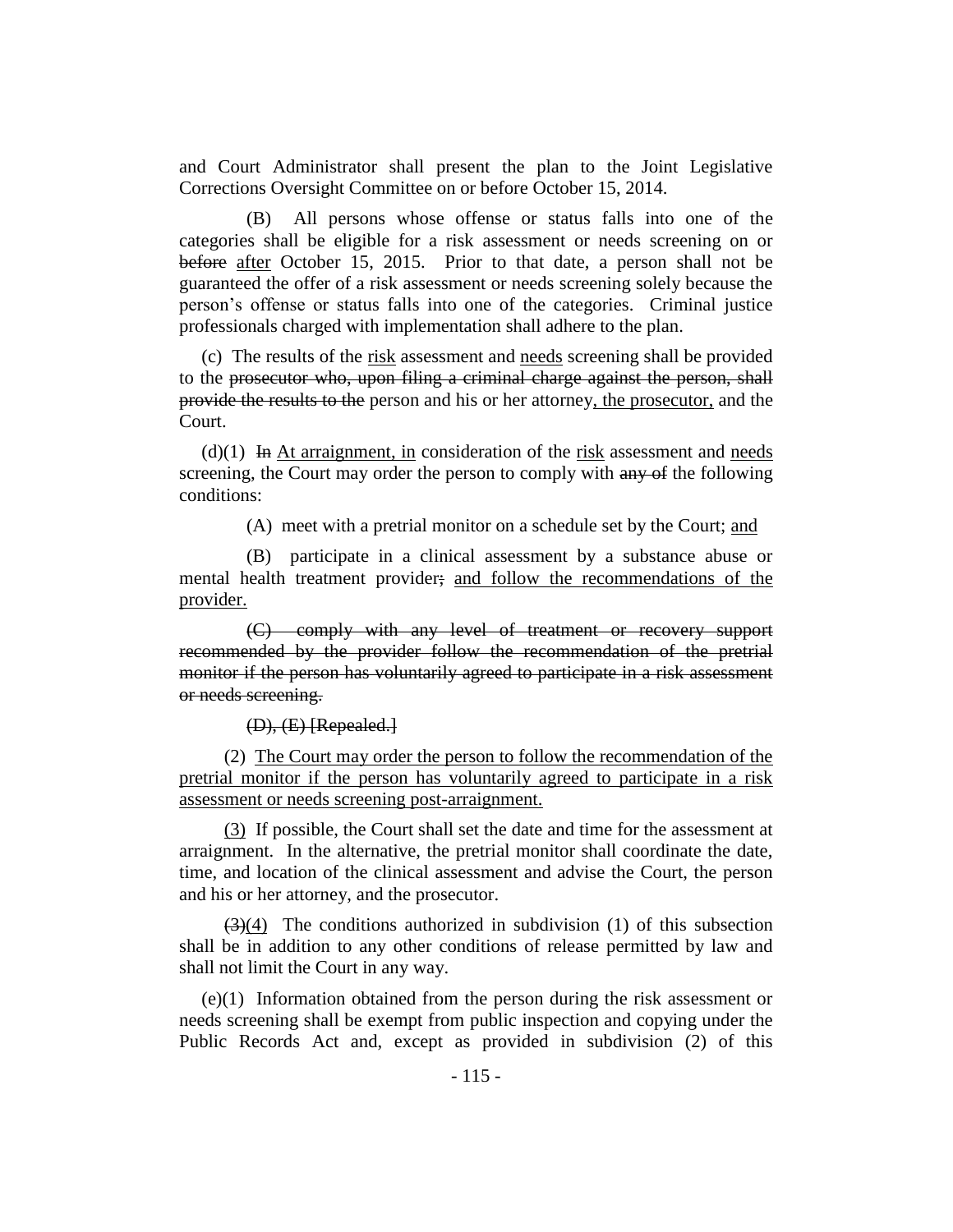subsection, only may be used for determining bail, conditions of release, and appropriate programming for the person in the pending case. The immunity provisions of this subsection apply only to the use and derivative use of information gained as a proximate result of the risk assessment or needs screening.

(2) The person shall retain all of his or her due process rights throughout the risk assessment and needs screening process and may release his or her records at his or her discretion.

(3) The Vermont Supreme Court in accordance with judicial rulemaking as provided in 12 V.S.A. § 1 shall promulgate and the Department of Corrections in accordance with the Vermont Administrative Procedure Act pursuant to 3 V.S.A. chapter 25 shall adopt rules related to the custody, control, and preservation of information consistent with the confidentiality requirements of this section. Emergency rules adopted prior to January 1, 2015 pursuant to this section shall be considered to meet the "imminent peril" standard under 3 V.S.A. § 844(a).

#### Sec. 2. EFFECTIVE DATE

This act shall take effect on passage.

(Committee vote: 5-0-0)

#### **Favorable with Proposal of Amendment**

#### **H. 611.**

An act relating to fiscal year 2016 budget adjustments.

## **Reported favorably with recommendation of proposal of amendment by Senator Kitchel for the Committee on Appropriations.**

The Committee recommends that the Senate propose to the House to amend the bill as follows:

First: By striking out Sec. 13 in its entirety and inserting in lieu thereof a new Sec. 13 to read as follows:

Sec. 13. 2015 Acts and Resolves No. 58, Sec. B.301 is amended to read:

| Sec. B.301 Secretary's office - global commitment |               |
|---------------------------------------------------|---------------|
| 4, 541, 736                                       | 69,303,699    |
| 1,372,464,147                                     | 1,372,830,610 |
| 1,377,005,883                                     | 1,442,134,309 |
|                                                   |               |
| 208,728,673                                       | 217,281,414   |
| 26,550,179                                        | 27,899,279    |
|                                                   |               |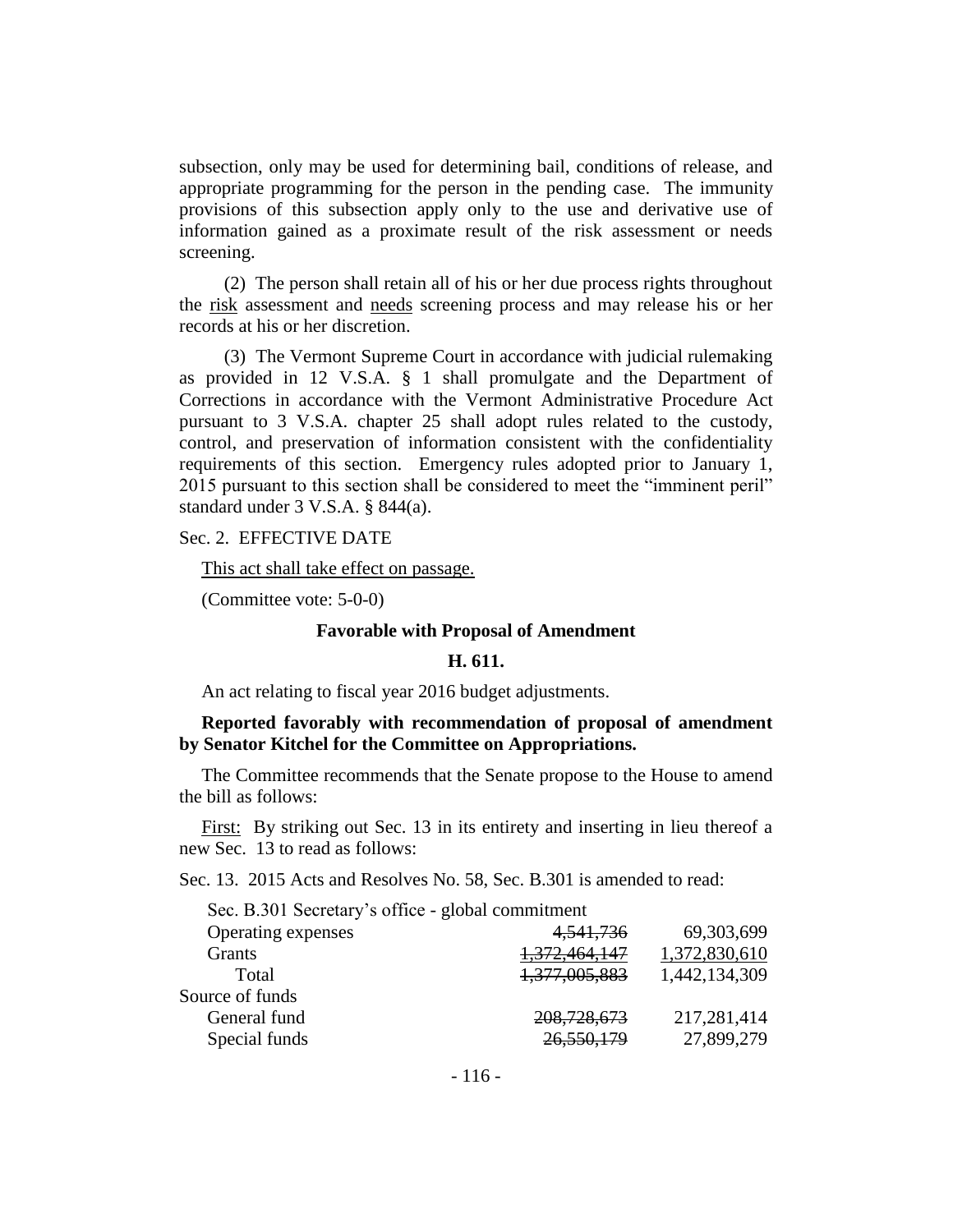| Tobacco fund                     | 28,747,141    | 28,079,458    |
|----------------------------------|---------------|---------------|
| State health care resources fund | 270, 712, 781 | 282,705,968   |
| Federal funds                    | 842,227,109   | 886,128,190   |
| Interdepartmental transfers      | 40,000        | 40,000        |
| Total                            | 1,377,005,883 | 1,442,134,309 |

Second: By striking out Sec. 17 in its entirety and inserting in lieu thereof a new Sec. 17 to read as follows:

Sec. 17. 2015 Acts and Resolves No. 58, Sec. B.307 is amended to read:

Sec. B.307 Department of Vermont health access - Medicaid program global commitment

| Grants                 | <del>659,633,970</del> | 721,820,039 |
|------------------------|------------------------|-------------|
| Total                  | 659,633,970            | 721,820,039 |
| Source of funds        |                        |             |
| Global commitment fund | <del>659,633,970</del> | 721,820,039 |
| Total                  | 659,633,970            | 721,820,039 |
|                        |                        |             |

Third: By striking out Sec. 22 in its entirety and inserting in lieu thereof a new Sec. 22 to read as follows:

Sec. 22. 2015 Acts and Resolves No. 58, Sec. B.312 is amended to read:

| Sec. B.312 Health - public health |                       |              |
|-----------------------------------|-----------------------|--------------|
| Personal services                 | <del>37,391,426</del> | 39, 304, 394 |
| Operating expenses                | 8,229,404             | 8,229,404    |
| <b>Grants</b>                     | 39,972,373            | 39,661,136   |
| Total                             | 85,593,203            | 87,194,934   |
| Source of funds                   |                       |              |
| General fund                      | 8,544,109             | 6,595,459    |
| Special funds                     | 16,854,895            | 17,004,542   |
| Tobacco fund                      | 2,461,377             | 2,461,377    |
| Federal funds                     | 38,184,687            | 37,945,155   |
| Global commitment fund            | 18,401,274            | 22,043,386   |
| Interdepartmental transfers       | 1,121,861             | 1,120,015    |
| Permanent trust funds             | 25,000                | 25,000       |
| Total                             | <del>85,593,203</del> | 87,194,934   |
|                                   |                       |              |

Fourth: By striking out Sec. 36 in its entirety and inserting in lieu thereof a new Sec. 36 to read as follows:

Sec. 36. 2015 Acts and Resolves No. 58, Sec. B.346 is amended to read:

Sec. B.346 Total human services

Source of funds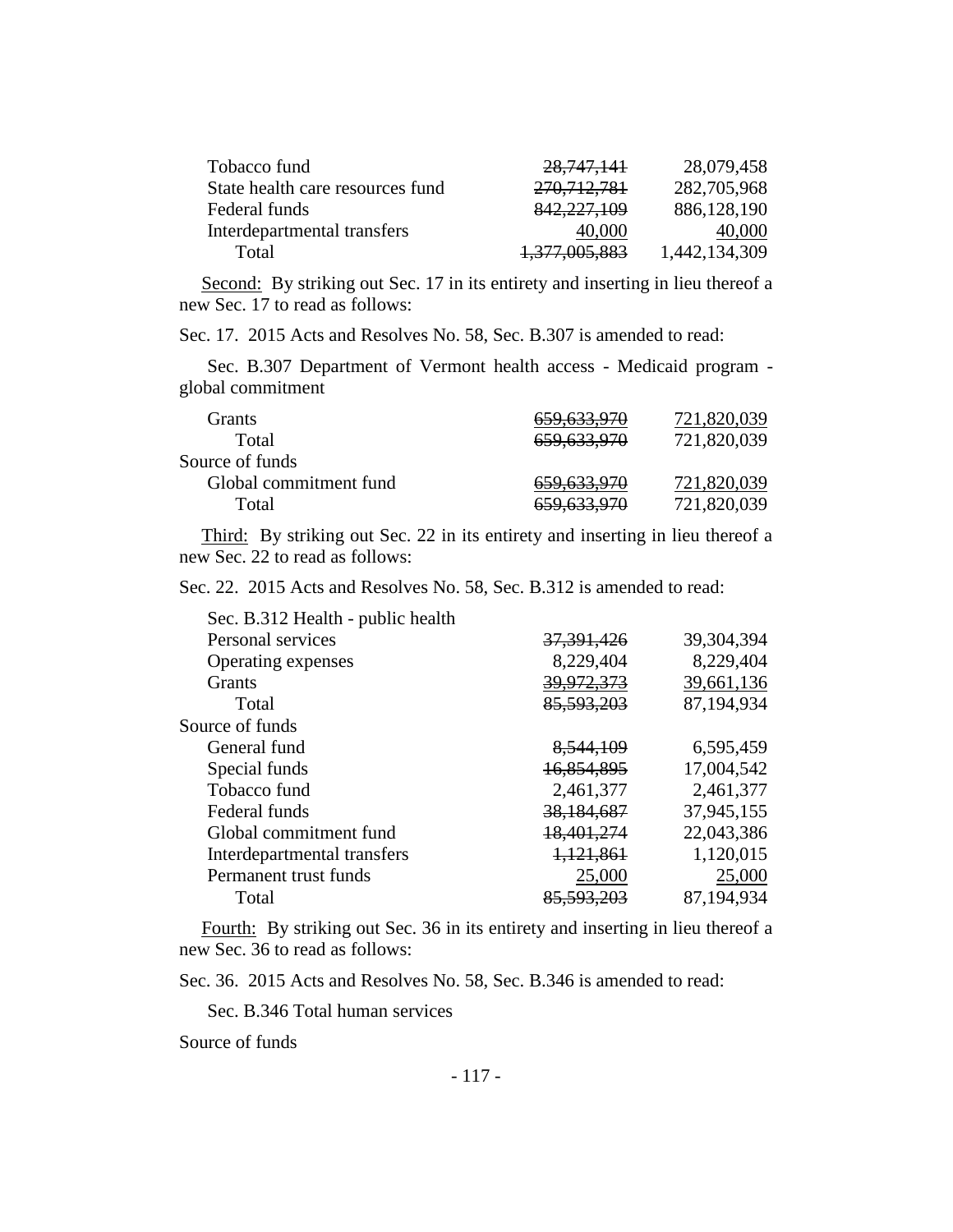| General fund                     | 662, 344, 182 | 677,913,668   |
|----------------------------------|---------------|---------------|
| Special funds                    | 95, 588, 135  | 97,129,681    |
| Tobacco fund                     | 32,619,752    | 31,952,069    |
| State health care resources fund | 270, 712, 781 | 282,705,968   |
| <b>Education fund</b>            | 3,554,425     | 3,886,204     |
| Federal funds                    | 1,328,305,215 | 1,388,932,032 |
| Global commitment fund           | 1,314,332,149 | 1,379,045,585 |
| Internal service funds           | 1,816,195     | 1,816,195     |
| Interdepartmental transfers      | 30,798,487    | 34,112,598    |
| Permanent trust funds            | 25,000        | 25,000        |
| Total                            | 740 096 321   | 3,897,519,000 |
|                                  |               |               |

Fifth: In Sec.  $53(a)(1)$ , by striking out the following: "21550 Lands & Facilities Trust Fund"

Sixth: By adding a new section to be numbered Sec. 55a to read as follows:

Sec. 55a. FISCAL YEAR 2016 CONTINGENT GENERAL FUND APPROPRIATIONS

(a) In fiscal year 2016, to the extent that the Commissioner of Finance and Management determines that General Fund revenues exceed the 2016 official revenue forecast and other fund receipts assumed for all previously authorized fiscal year 2016 appropriations and transfers necessary to ensure the stabilization reserve is at its maximum authorized level under 32 V.S.A. § 308, \$10,300,000 is appropriated to the Agency of Administration for transfer to the Agency of Human Services for Global Commitment upon determination of the Commissioner of Finance and Management of the amount necessary to fund the 53rd week of Medicaid expenditures. Any funds remaining after this 53rd week payment shall be carried forward and revert to the General Fund for reallocation by the Legislature in the fiscal year 2017 budget adjustment or the fiscal year 2018 budget process.

(b) The Commissioner of Finance and Management shall report to the Joint Fiscal Committee in July 2016 on the status of the funds appropriated in this section.

Seventh: By adding two (2) new sections to be numbered Secs. 60a and 60b to read as follows:

#### Sec. 60a. JUDICIAL BRANCH POSITION AUTHORIZATION

(a) The establishment of the following new permanent exempt position in the Judicial Branch of State government is authorized in fiscal year 2017 – one (1) Superior judge.

Sec. 60b. 4 V.S.A. § 71(a) is amended to read: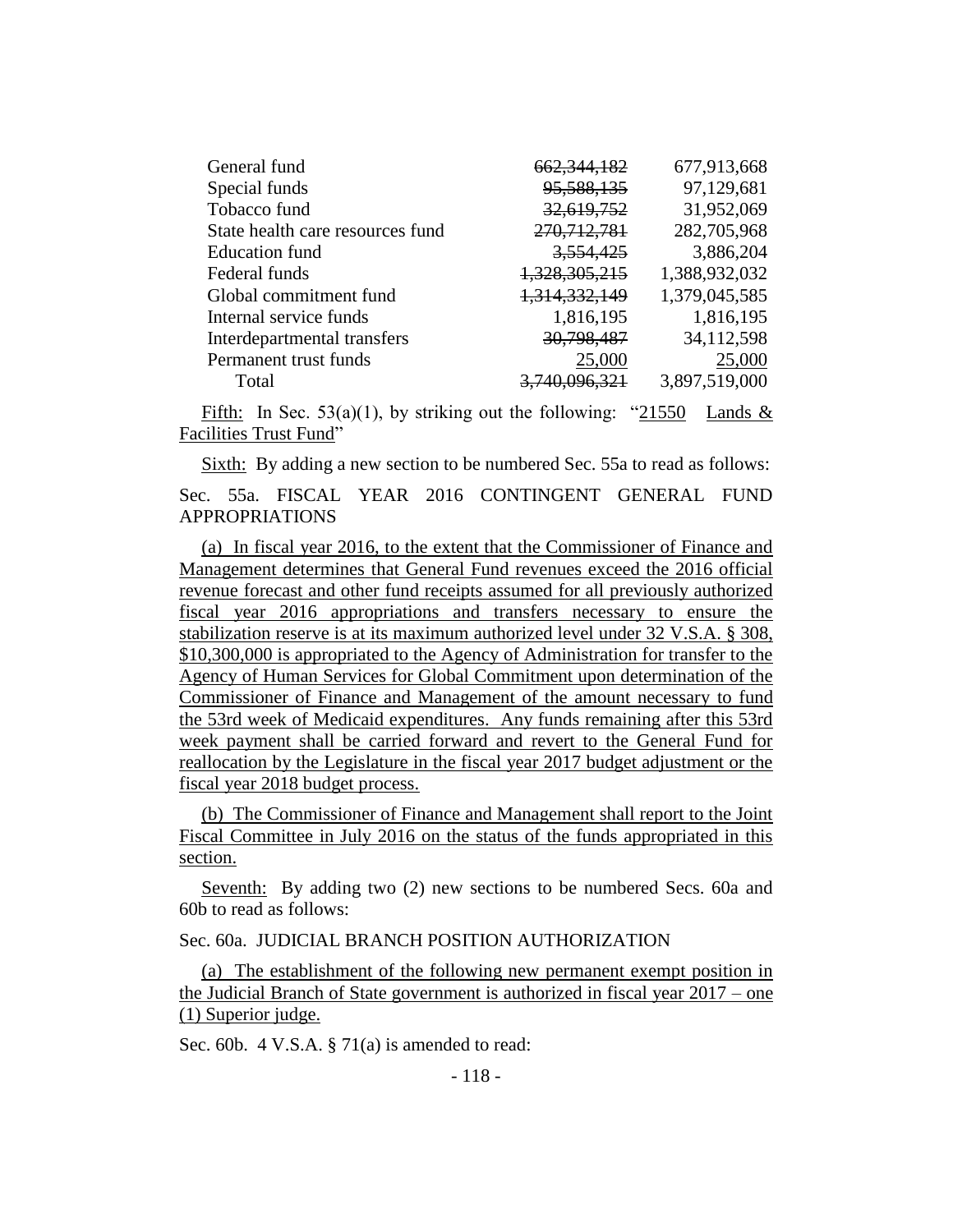(a) There shall be 32 superior 34 Superior judges, whose term of office shall, except in the case of an appointment to fill vacancy or unexpired term, begin on April 1 in the year of their appointment or retention, and continue for six years.

Eighth: In Sec. 67, in the first sentence, by striking out the following: "18 V.S.A. chapters 220 and 221" and inserting in lieu thereof the following: chapters 220 and 221 of this title and in the third sentence, by striking out the following: "18 V.S.A. chapter 221" and inserting in lieu thereof the following: chapter 221 of this title

Ninth: By striking out Sec. 71 in its entirety and inserting in lieu thereof a new Sec. 71 to read as follows:

## Sec. 71. SUPPLEMENTAL RAIL SPENDING

(a) Notwithstanding 32 V.S.A. § 706 and the limits on program, project, or activity spending authority approved in the Fiscal Year 2016 Transportation Program, the Secretary of Transportation, with the approval of the Secretary of Administration and subject to the provisions of subsection (b) of this section, may transfer up to \$3,000,000 in Transportation Fund or Transportation Infrastructure Bond Fund appropriations, other than appropriations for the Town Highway State Aid, Structures, and Class 2 Roadway programs, to the Transportation – Rail appropriation, for the specific purpose of addressing the increased cost of Amtrak service, emergency projects, and projects needing immediate attention during fiscal year 2016.

(b)(1) If a contemplated transfer of an appropriation would not delay the planned work schedule of a project, the Secretary of Transportation may execute the transfer and shall give prompt notice thereof to the Joint Fiscal Office and to the House and Senate Committees on Transportation when the General Assembly is in session and, when the General Assembly is not in session, to the Joint Transportation Oversight Committee.

(2) If a contemplated transfer of an appropriation would, by itself, delay the planned work schedule of a project, the Secretary:

(A) when the General Assembly is in session, may execute the transfer, but shall give the House and Senate Committees on Transportation advance notice of at least 10 business days prior to executing the transfer; or

(B) when the General Assembly is not in session, shall obtain the prior approval of the Joint Transportation Oversight Committee before the Secretary may execute the transfer.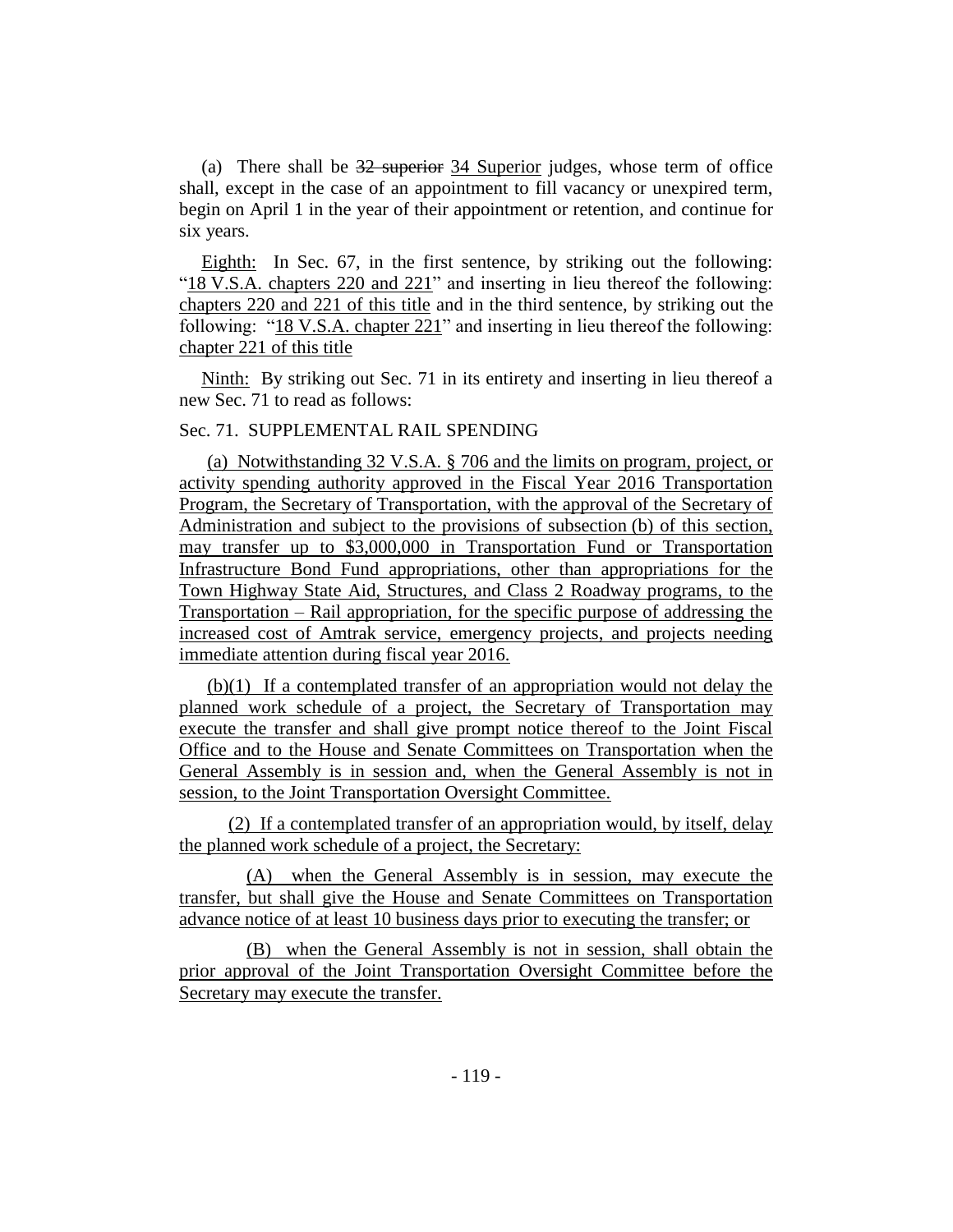(3) Contemplated transfers of Transportation Infrastructure Bond Fund appropriations shall comply with the limitations on the uses of such funds as provided in 19 V.S.A. § 11f.

(c) This section shall be repealed on July 1, 2016.

Tenth: By striking out Sec. 72 in its entirety and inserting in lieu thereof a new Sec. 72 to read as follows:

Sec.72. DEPARTMENT FOR CHILDREN AND FAMILIES; GENERAL ASSISTANCE REPORT

(a) By March 15, 2016, the Commissioner for Children and Families shall provide the House and Senate Committees on Appropriations, the House Committees on Human Services and on General, Housing and Military Affairs, and the Senate Committee on Health and Welfare a report on the funds spent year-to-date, through January and funds authorized through February 28, 2016, in the General Assistance budget for emergency housing and homelessness assistance that details the budgeted funds, usage, and projections for the remainder of the fiscal year for each type of housing service or assistance provided. The report shall also include the status on the development of alternatives to using motels as a solution for emergency housing, including a summary of programs and projects funded through the Office of Economic Opportunity.

Eleventh: In Sec. 74, by striking out subsection (b) in its entirety and inserting in lieu thereof two new subsections (b) and (c) to read as follows:

(b) Secs. 60a and 60b shall take effect on July 1, 2016.

(c) This section and all remaining sections shall take effect on passage.

(Committee vote: 7-0-0)

(No House amendments.)

## **CONCURRENT RESOLUTIONS FOR ACTION**

**H.C.R. 225-232** (For text of Resolutions, see Addendum to House Calendar for February 4, 2016)